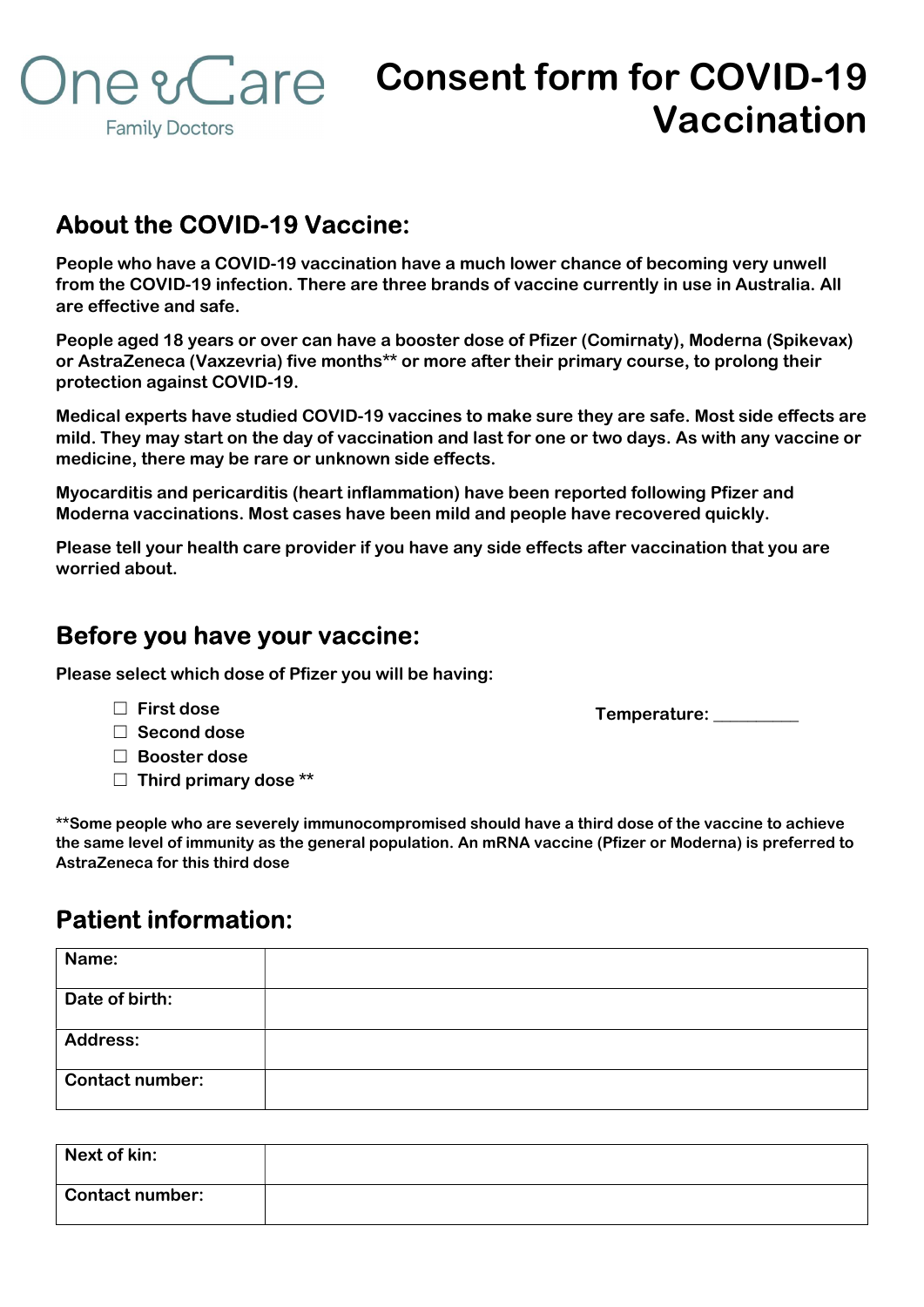

# One e Care consent form for COVID-19 Vaccination

## Consent Checklist:

| Yes No |                                                                                                                                                                                                                                                |
|--------|------------------------------------------------------------------------------------------------------------------------------------------------------------------------------------------------------------------------------------------------|
|        | Have you had an allergic reaction to a previous dose of a COVID-19 vaccine?                                                                                                                                                                    |
|        | Have you had anaphylaxis to another vaccine or medication?                                                                                                                                                                                     |
|        | Have you had a serious adverse event, that following expert review by an<br>experienced immunisation provider or medical specialist was attributed to a<br>previous dose of a COVID-19 vaccine (and did not have another cause<br>identified)? |
|        | Have you had COVID-19 before?                                                                                                                                                                                                                  |
|        | Do you have a bleeding disorder?                                                                                                                                                                                                               |
|        | Do you take any medicine to thin your blood (an anticoagulant therapy)?                                                                                                                                                                        |
|        | Do you have a weakened immune system (immunocompromised)?                                                                                                                                                                                      |
|        | Are you pregnant?                                                                                                                                                                                                                              |
|        | Have you been sick with a cough, sore throat, fever or are feeling sick in<br>another way?                                                                                                                                                     |
|        | Have you had a COVID-19 vaccination before?                                                                                                                                                                                                    |
|        | Have you received any other vaccination in the last 7 days                                                                                                                                                                                     |
|        | Have you been diagnosed with myocarditis and/or pericarditis after a previous<br>dose of Pfizer or Moderna?                                                                                                                                    |
|        | Have you had myocarditis or pericarditis within the past three months?                                                                                                                                                                         |
|        | Have you had acute rheumatic fever or acute rheumatic heart disease within the past three<br>months?                                                                                                                                           |
|        | Have you been diagnosed with severe heart failure within the past three months?                                                                                                                                                                |
|        | Have you ever been diagnosed with Mastocytosis?                                                                                                                                                                                                |
|        | I confirm I have received and understood information provided to me on COVID-19                                                                                                                                                                |
|        | vaccination.                                                                                                                                                                                                                                   |
|        | I confirm that I have none of the above conditions apply to me, or I have discussed these<br>conditions and any other special circumstances with my regular health care provider<br>and/or vaccination provider.                               |
|        | I agree to receive a course of COVID-19 vaccine / I agree to receive a booster of COVID19<br>vaccine                                                                                                                                           |

x